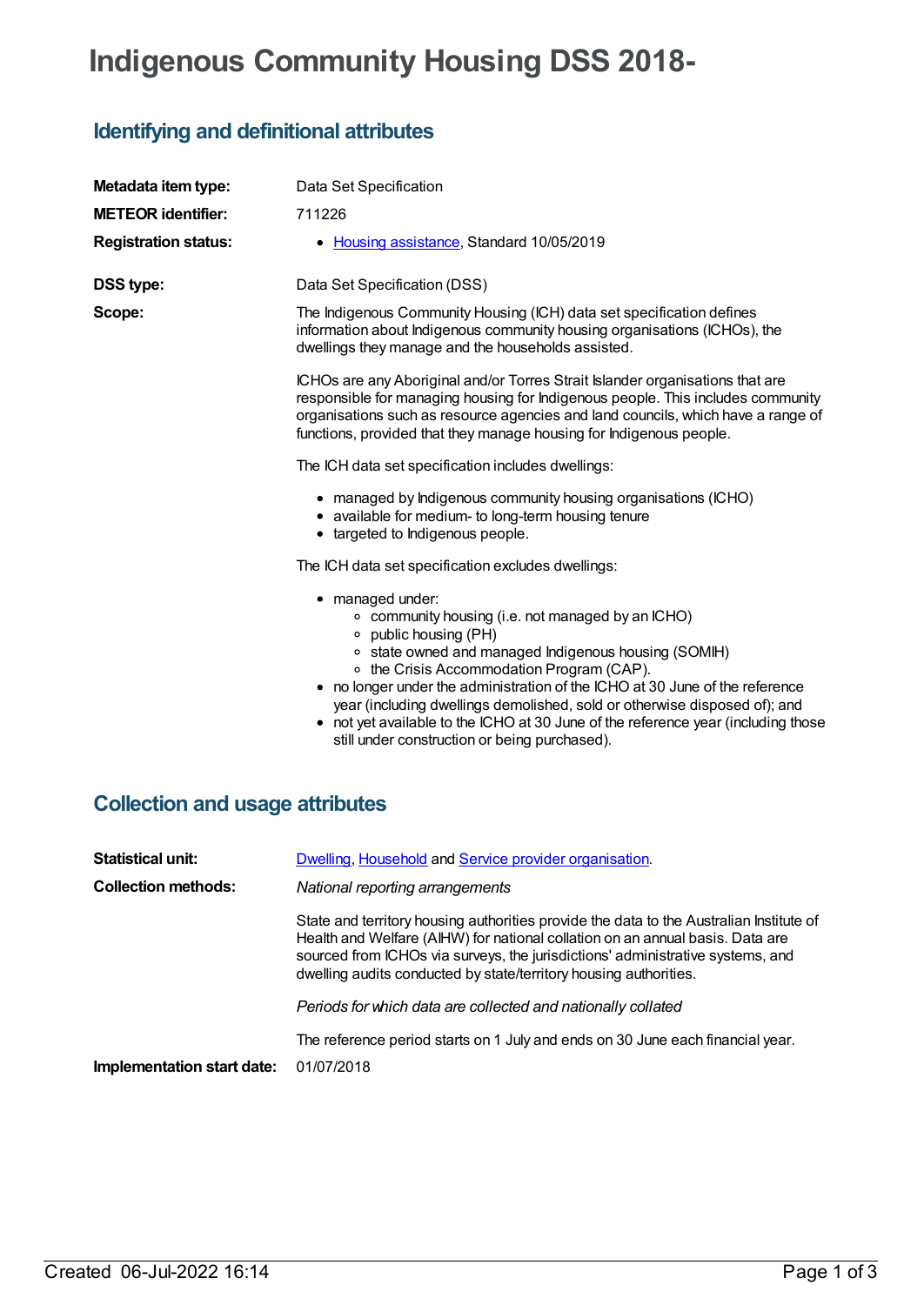**Comments:** Refer to the collection period of the data set to determine the reference year for this data set specification.

*Glossary items*

Glossary terms that are relevant to this data set include:

**[Boarding](https://meteor.aihw.gov.au/content/327408) house building**

**[Boarding](https://meteor.aihw.gov.au/content/327410) house room**

**[Boarding](https://meteor.aihw.gov.au/content/327412) house unit**

**Canadian National [Occupancy](https://meteor.aihw.gov.au/content/386254) Standard (CNOS)**

**[Geographic](https://meteor.aihw.gov.au/content/327306) indicator**

**[Household](https://meteor.aihw.gov.au/content/465183)**

**Non-cash housing [assistance](https://meteor.aihw.gov.au/content/497114) expenses**

**[Non-financial](https://meteor.aihw.gov.au/content/327196) asset**

**Other non-salary housing [assistance](https://meteor.aihw.gov.au/content/497112) expenses**

**Urban Centre and [Locality](https://meteor.aihw.gov.au/content/467399)**

#### **Source and reference attributes**

| <b>Submitting organisation:</b> | Australian Institute of Health and Welfare                                                                                                       |
|---------------------------------|--------------------------------------------------------------------------------------------------------------------------------------------------|
| Steward:                        | Australian Institute of Health and Welfare                                                                                                       |
| Origin:                         | Australian Institute of Health and Welfare (AIHW). Indigenous community housing<br>data collection, processing and data manuals. Canberra: AIHW. |

#### **Relational attributes**

| Related metadata | Supersedes Indigenous community housing DSS 2013-18 |
|------------------|-----------------------------------------------------|
| references:      | • Housing assistance, Standard 30/08/2017           |

### **Metadata items in this Data Set Specification** Show more detail